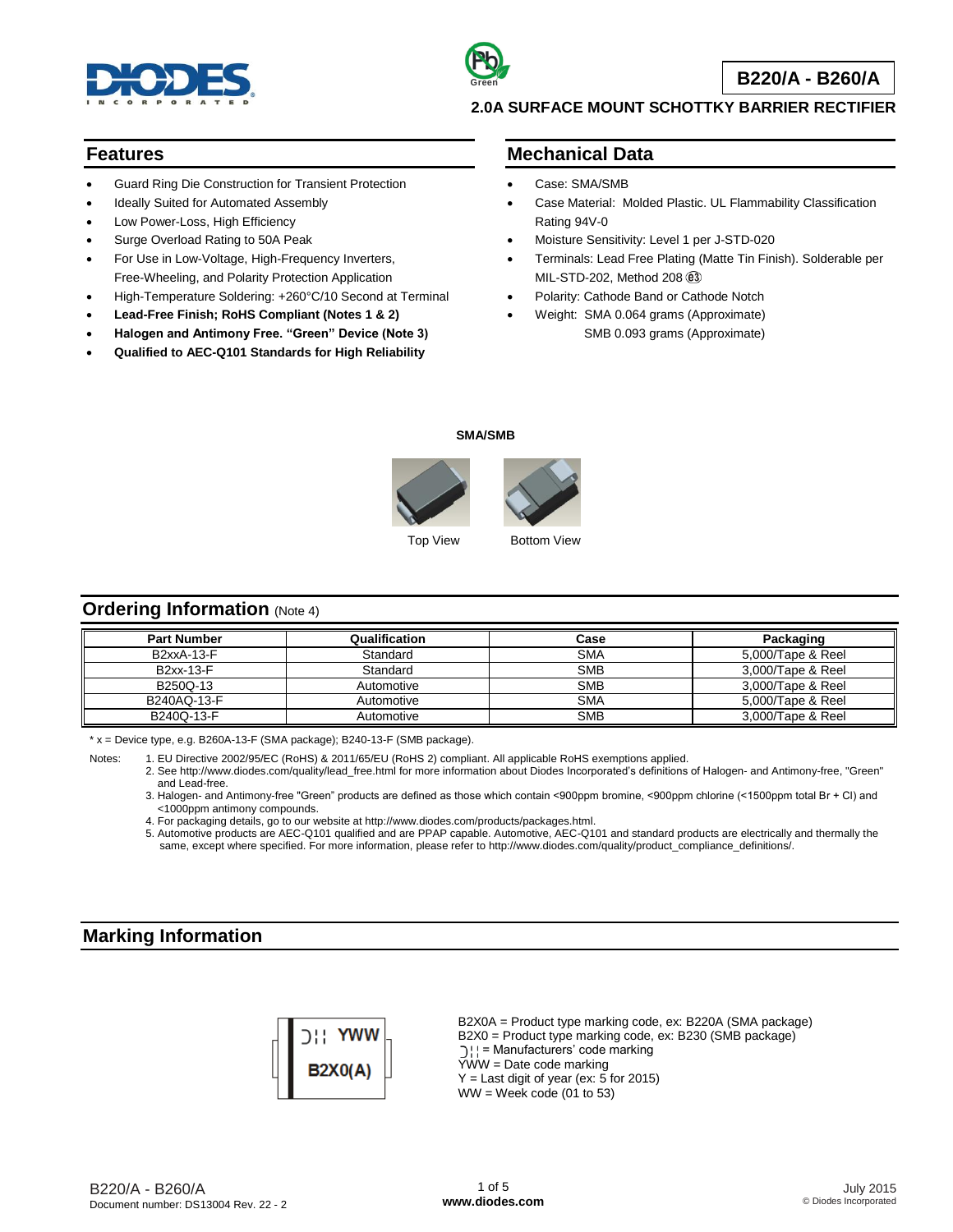

# **Maximum Ratings** (@T<sub>A</sub> = +25°C, unless otherwise specified.)

| Single phase, half wave, 60Hz, resistive or inductive load. For capacitance load, derate current by 20%. |                      |               |               |               |               |               |      |
|----------------------------------------------------------------------------------------------------------|----------------------|---------------|---------------|---------------|---------------|---------------|------|
| <b>Characteristic</b>                                                                                    | Symbol               | <b>B220/A</b> | <b>B230/A</b> | <b>B240/A</b> | <b>B250/A</b> | <b>B260/A</b> | Unit |
| Peak Repetitive Reverse Voltage<br>Working Peak Reverse Voltage<br><b>IDC Blocking Voltage</b>           | Vrrm<br>Vrwm<br>VR   | 20            | 30            | 40            | 50            | 60            |      |
| <b>RMS Reverse Voltage</b>                                                                               | V <sub>R</sub> (RMS) | 14            | 21            | 28            | 35            | 42            |      |
| Average Rectified Output Current                                                                         | Ιo                   |               |               | 2.0           |               |               | A    |
| Non-Repetitive Peak Forward Surge Current, 8.3ms<br>Single Half Sine-Wave Superimposed on Rated Load     |                      | 50            |               |               |               |               | A    |

## **Thermal Characteristics**

| <b>Characteristic</b>                        |                          | Symbol         | Value           | Unit |
|----------------------------------------------|--------------------------|----------------|-----------------|------|
| Typical Thermal Resistance, Junction to Lead | <b>SMA</b><br><b>SMB</b> | $R_{\theta$ JL | 25<br>20        | °C/W |
| Operating and Storage Temperature Range      |                          | Tstg           | $-65$ to $+150$ |      |

# **Electrical Characteristics** (@T<sub>A</sub> = +25°C, unless otherwise specified.)

| <b>Characteristic</b>    |                                          | <b>Symbol</b>  | Min | Тур | Max          | Unit | <b>Test Condition</b>                                                         |
|--------------------------|------------------------------------------|----------------|-----|-----|--------------|------|-------------------------------------------------------------------------------|
| Forward Voltage Drop     | B220/A, B230/A, B240/A<br>B250/A. B260/A | $V_F$          |     |     | 0.50<br>0.70 |      | $I_F = 2.0A$ , $T_A = +25^{\circ}C$                                           |
| Leakage Current (Note 6) |                                          | IR             |     |     | 0.5<br>20    | mA   | @ Rated $V_R$ , $T_A = +25^{\circ}C$<br>@ Rated $V_R$ , $T_A = +100^{\circ}C$ |
| Total Capacitance        |                                          | $C_{\text{T}}$ |     |     | 200          | pF   | $V_R = 40V$ , f = 1MHz                                                        |

Note: 6. Short duration pulse test used to minimize self-heating effect.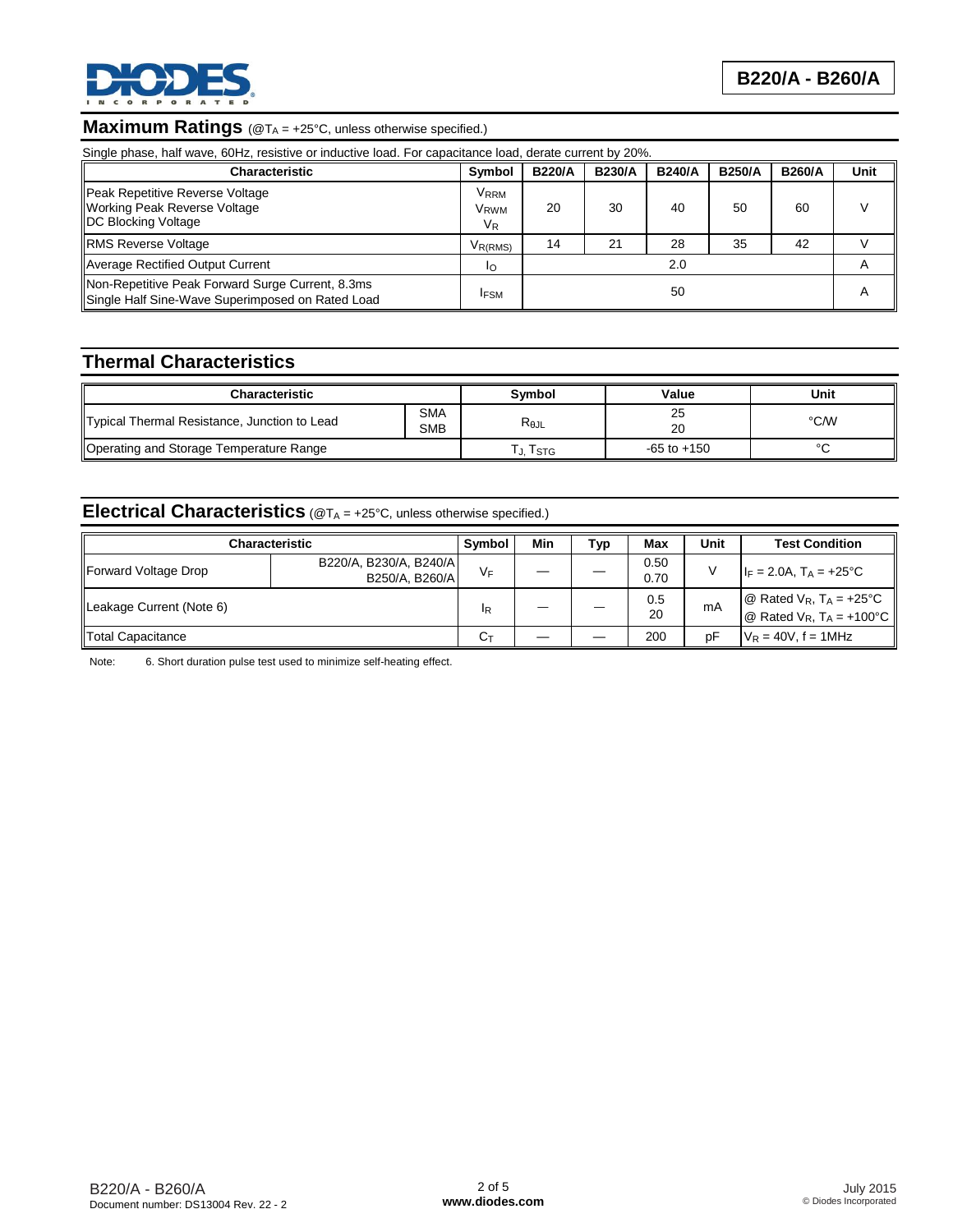





Note: 7. Device mounted on FR-4 PC board with minimum recommended pad layout pattern as per http://www.diodes.com.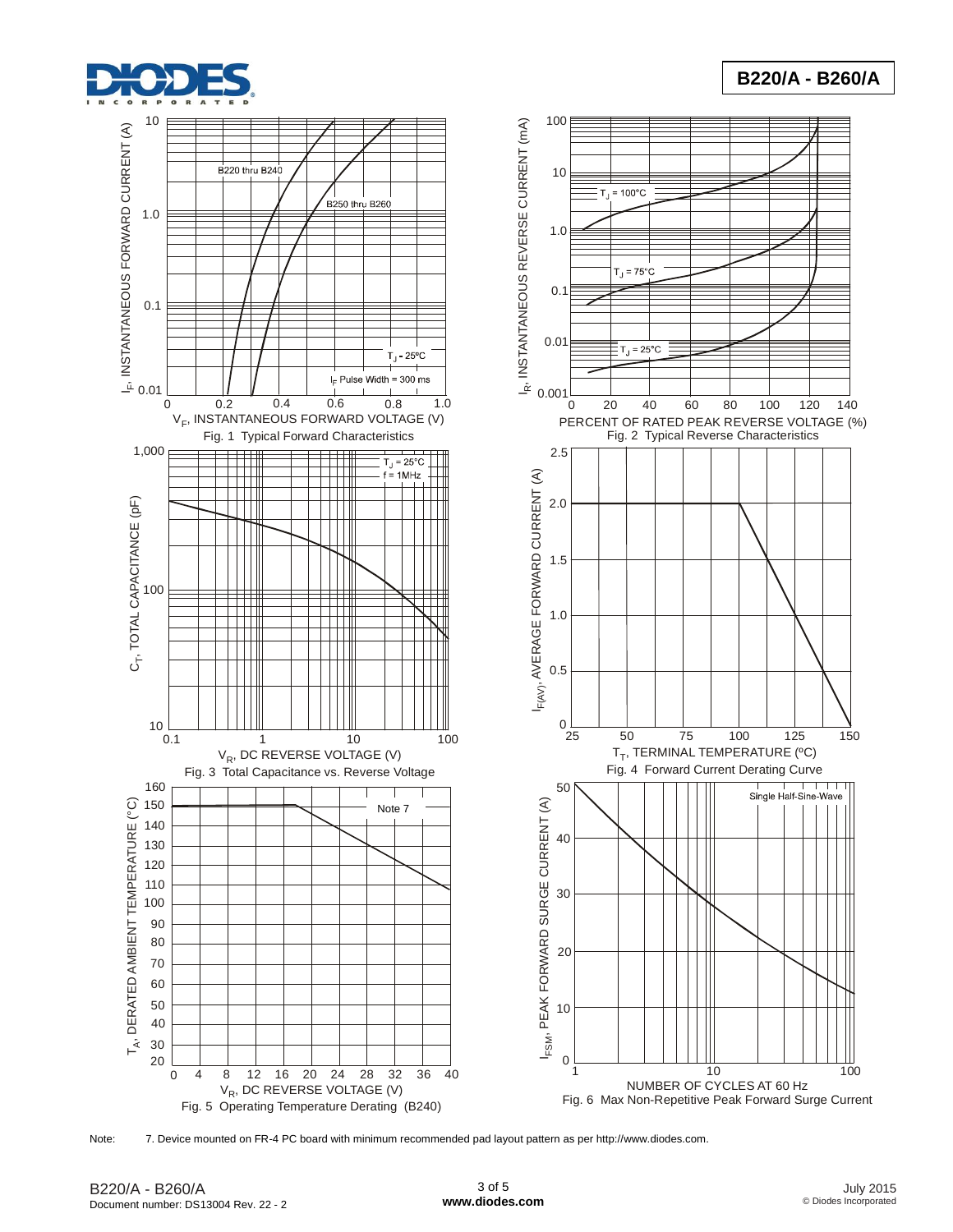

## **Package Outline Dimensions**

Please see AP02002 at http://www.diodes.com/datasheets/ap02002.pdf for the latest version.

**SMA/SMB**



|                      | <b>SMA</b> |      |                      | <b>SMB</b> |
|----------------------|------------|------|----------------------|------------|
| Dim                  | Min        | Max  | Dim                  | Min        |
| А                    | 2.29       | 2.92 | A                    | 3.30       |
| в                    | 4.00       | 4.60 | в                    | 4.06       |
| C                    | 1.27       | 1.63 | C                    | 1.96       |
| D                    | 0.15       | 0.31 | D                    | 0.15       |
| Е                    | 4.80       | 5.59 | E                    | 5.00       |
| G                    | 0.05       | 0.20 | G                    | 0.05       |
| н                    | 0.76       | 1.52 | н                    | 0.76       |
| J                    | 2.01       | 2.30 | J                    | 2.00       |
| All Dimensions in mm |            |      | <b>All Dimension</b> |            |
|                      |            |      |                      |            |

### **Dim Min Max A** 3.30 3.94 **B** 4.06 4.57 **C** 1.96 2.21 0.31 **E** 5.00 5.59 0.20 **H** 0.76 1.52 **J** 2.00 2.50 **All Dimensions in mm**

## **Suggested Pad Layout**

Please see AP02001 at http://www.diodes.com/datasheets/ap02001.pdf for the latest version.



## **SMA/SMB**Ē

| <b>SMA</b>                 |      |  |  |
|----------------------------|------|--|--|
| Dimensions   Value (in mm) |      |  |  |
| r.                         | 4.00 |  |  |
| G                          | 1.50 |  |  |
| x                          | 2.50 |  |  |
| X <sub>1</sub>             | 6.50 |  |  |
|                            | 1.70 |  |  |

| <b>SMB</b>        |               |  |  |
|-------------------|---------------|--|--|
| <b>Dimensions</b> | Value (in mm) |  |  |
| c                 | 4.30          |  |  |
| G                 | 1.80          |  |  |
| x                 | 2.50          |  |  |
| X <sub>1</sub>    | 6.80          |  |  |
|                   | 2.30          |  |  |